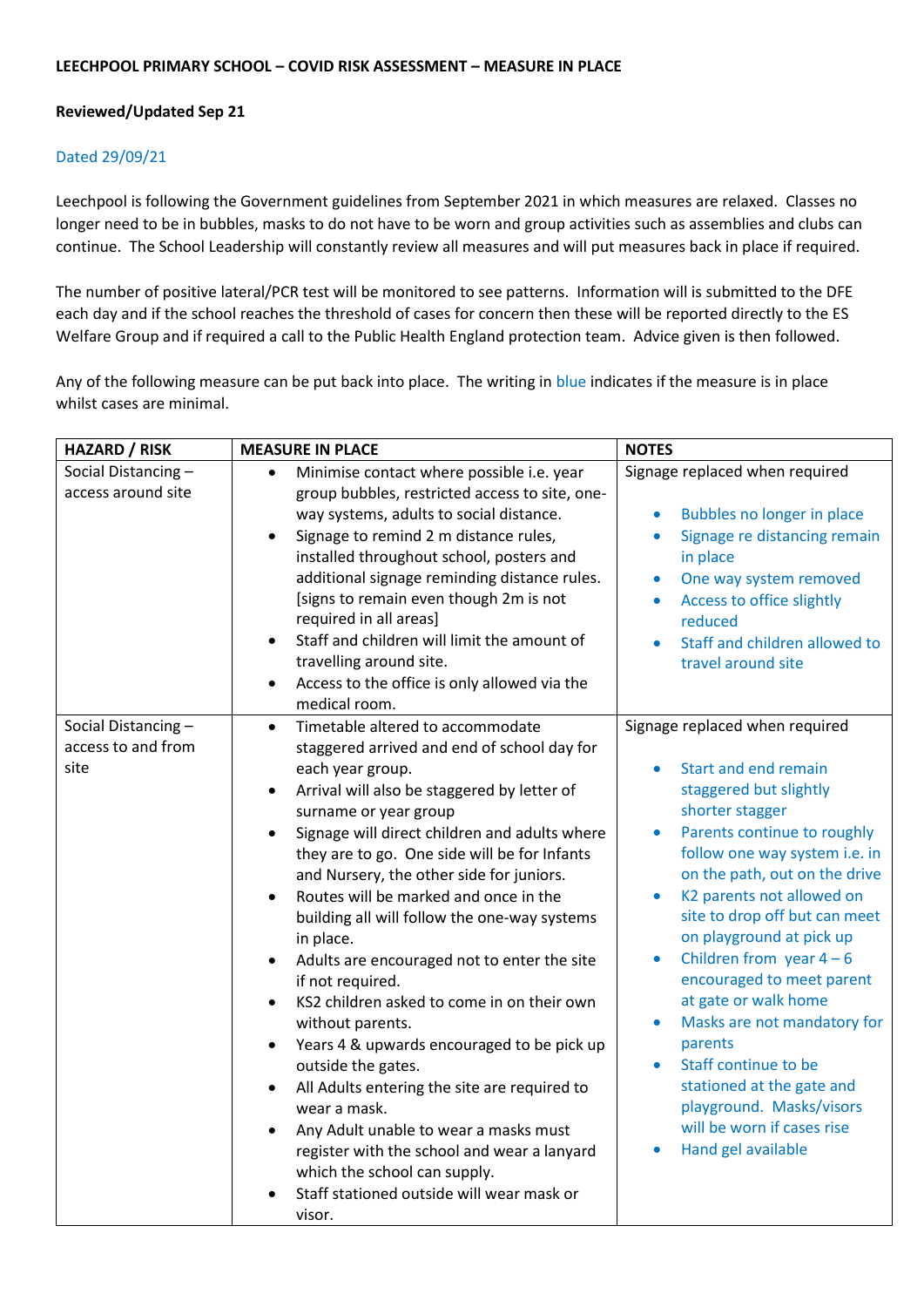|                                  | Staff to enter through main doors and sign<br>$\bullet$                                                                                                                                                                                                                                                                                                                                                                                                                                                                                                                                                                                                                                                                                  |                                                                                                                                                                                                                                                                                                                                                                                                          |
|----------------------------------|------------------------------------------------------------------------------------------------------------------------------------------------------------------------------------------------------------------------------------------------------------------------------------------------------------------------------------------------------------------------------------------------------------------------------------------------------------------------------------------------------------------------------------------------------------------------------------------------------------------------------------------------------------------------------------------------------------------------------------------|----------------------------------------------------------------------------------------------------------------------------------------------------------------------------------------------------------------------------------------------------------------------------------------------------------------------------------------------------------------------------------------------------------|
| Social Distancing-<br>classrooms | in. Hand gel is available.<br>School will follow current Government<br>$\bullet$<br>guidelines about how many children per<br>class.<br>All available classrooms will be used to<br>$\bullet$<br>increase social distancing.<br>A Teacher and TA/LSA will be assign to the<br>$\bullet$<br>class / group of children.<br>Tables will be laid out with social distancing<br>$\bullet$<br>in mind.<br>Each child will have a set desk and<br>equipment [some equipment to be provided<br>by child] to stop cross contamination.<br>Assemblies or other hall activities will not<br>$\bullet$<br>take place unless in year group bubble<br>Assemblies to take place via zoom.<br>٠<br>All curriculum will be mindful of social<br>$\bullet$ | School to follow current<br>$\bullet$<br><b>Government guidelines</b><br>Classrooms will be laid out<br>$\bullet$<br>following these guidelines<br>There are no bubbles unless<br>$\bullet$<br>numbers of cases rise and<br>then bubbles can be<br>reintroduced<br>Children continue to use<br>$\bullet$<br>their own equipment where<br>possible<br>Assemblies and clubs have<br>$\bullet$<br>restarted |
| Social Distancing-<br>Playtimes  | distancing and contamination issues.<br>Play and lunchtimes will be staggered.<br>$\bullet$<br>Play equipment will be used by one year<br>$\bullet$<br>group bubble at a time to stop cross<br>contamination.<br>Children will be encouraged to play with 1m<br>٠<br>between.<br>Each year group bubble to play in a different<br>area of the school<br>Supervising staff to keep 2m from children.<br>$\bullet$<br>First Aiders need to keep 2m apart where<br>$\bullet$<br>able or use PPE equipment. Procedures to<br>be kept to a minimum.<br>Wet plays to remain in year group bubbles.<br>LTS to stay with a bubble.                                                                                                               | Lunchtimes remain<br>٠<br>staggered<br>Children are now allowed to<br>$\bullet$<br>mix but this is kept under<br>review<br>First Aiders will continue to<br>$\bullet$<br>keep Covid measures in<br>place where possible                                                                                                                                                                                  |
| Social Distancing-<br>Lunchtime  | Lunchtimes will be staggered.<br>$\bullet$<br>Tables will be set up to accommodate social<br>$\bullet$<br>distancing as much as possible<br>Surfaces will be cleaned between sittings.<br>٠<br>Antibacterial spray will be used with blue roll<br>٠<br>to keep contamination of cloths to a<br>minimum.<br>LTS staff will work within Chartwells<br>$\bullet$<br>procedures on how the dinner is served.<br>The outside courtyard area will be used in<br>٠<br>good weather. The tables will be set out for<br>social distancing.<br>Year group sittings with cleaning between<br>٠                                                                                                                                                      | Lunchtimes remain<br>$\bullet$<br>staggered but in larger<br>groups. This can be altered<br>depending on cases<br>Cleaning remains in place                                                                                                                                                                                                                                                              |
| Fire evacuation routes           | Children and staff will be reminded of the<br>$\bullet$<br>Fire Evacuation drill at the beginning of term<br>Fire Drill to take place when safe to do so.<br>٠<br>Evacuation should remain the same but with<br>٠<br>extra spaces between year groups.<br>In the event of an actual fire then fire<br>$\bullet$<br>procedures are more important than social<br>distancing rules.                                                                                                                                                                                                                                                                                                                                                        | No changes                                                                                                                                                                                                                                                                                                                                                                                               |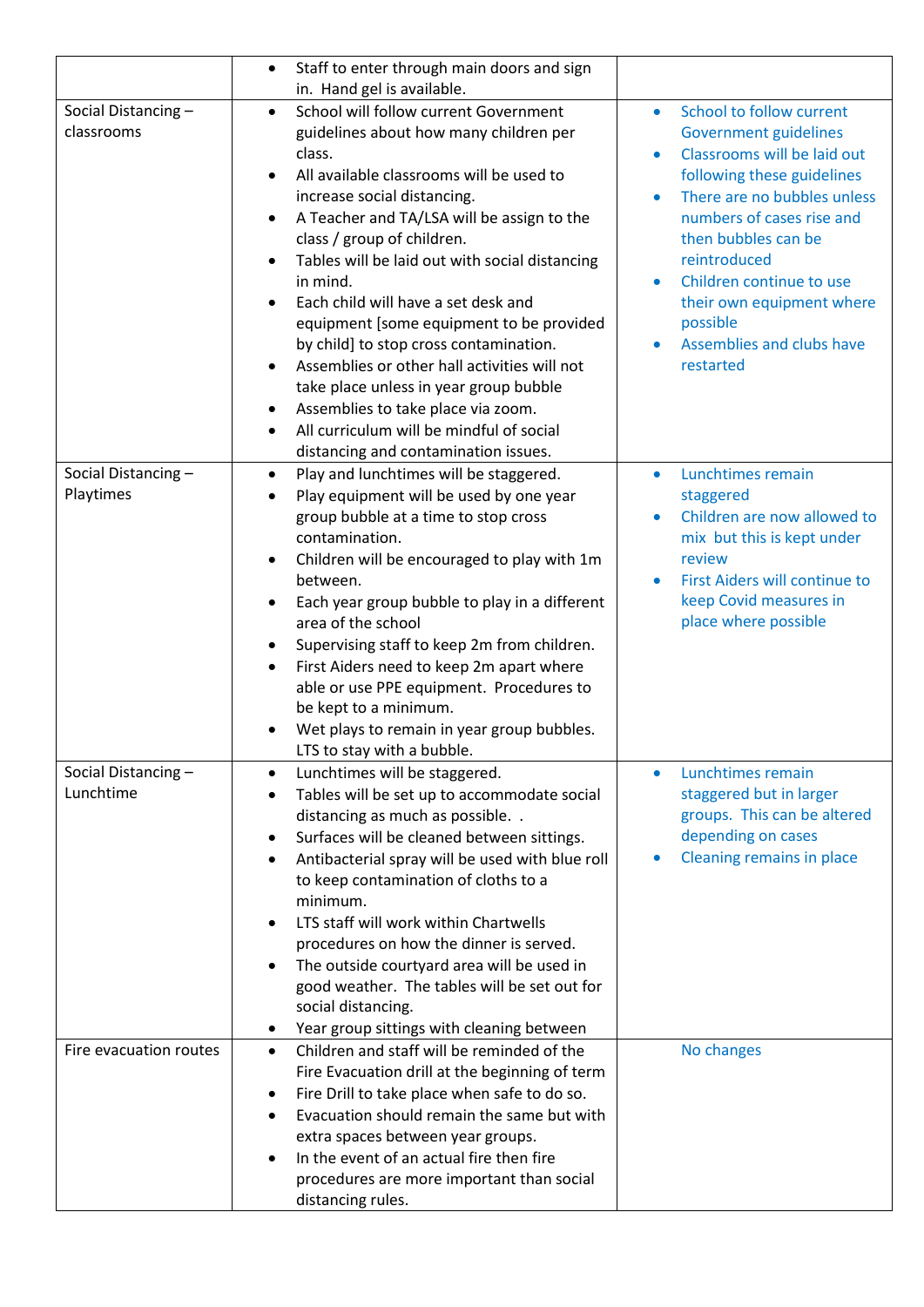| Access to office /                              | People will be encouraged not to visit the<br>$\bullet$                                     | Parents can come to the<br>$\bullet$                             |
|-------------------------------------------------|---------------------------------------------------------------------------------------------|------------------------------------------------------------------|
| visitors - not being<br>able to social distance | office unless vital i.e. delivering medicines.<br>Signage at the bottom of the pathway will | office as normal<br>Visitors will sign in as normal<br>$\bullet$ |
|                                                 | ask that people only visit the office one at a                                              | School visits and meetings<br>$\bullet$                          |
|                                                 | time to avoid queuing and people passing                                                    | have restarted                                                   |
|                                                 | along the narrow path.                                                                      | Masks are optional for                                           |
|                                                 | The post box has been moved to outside the                                                  | visitors                                                         |
|                                                 | music room and people encouraged to call                                                    | Lateral flow tests will be<br>$\bullet$                          |
|                                                 | the office by phone.                                                                        | required for all visitors who                                    |
|                                                 | If expecting a large amount of return slips a                                               | are in the school for a long                                     |
|                                                 | member of staff we stand with a bucket to<br>collect.                                       | period or working face to<br>face with pupils. Visitors for      |
|                                                 | Visitors will be asked to use the hand                                                      | meetings are not required to                                     |
|                                                 | sanitiser before entering the reception area.                                               | have a negative flow test                                        |
|                                                 | A member of the office staff will sign them                                                 | Contact trace forms are no<br>۰                                  |
|                                                 | in.                                                                                         | longer needed                                                    |
|                                                 | Visitor badges to be worn but wipe down<br>$\bullet$                                        |                                                                  |
|                                                 | after use.                                                                                  |                                                                  |
|                                                 | The visitor will wait in this area until taken to                                           |                                                                  |
|                                                 | their meeting place.                                                                        |                                                                  |
|                                                 | When leaving, office staff will sign them out.                                              |                                                                  |
|                                                 | Deliveries will be allowed into the lobby but                                               |                                                                  |
|                                                 | not necessarily into the building, depending                                                |                                                                  |
|                                                 | on what is being delivered.]                                                                |                                                                  |
|                                                 | Access to office restricted to office staff and<br>Senior Leadership.                       |                                                                  |
|                                                 | Contact details for parents to be kept<br>٠                                                 |                                                                  |
|                                                 | centrally for teacher access so access to                                                   |                                                                  |
|                                                 | filing cabinet is restricted.                                                               |                                                                  |
|                                                 | Any meetings / visits arranged will be                                                      |                                                                  |
|                                                 | communicated to the office.                                                                 |                                                                  |
|                                                 | All visitors to the office or school will be                                                |                                                                  |
|                                                 | required to wear a mask.                                                                    |                                                                  |
|                                                 | Any visitor / contractor coming into the                                                    |                                                                  |
|                                                 | school must fill out a contact trace form                                                   |                                                                  |
|                                                 | each time they come in.                                                                     |                                                                  |
|                                                 | Some visitors may be required to show                                                       |                                                                  |
|                                                 | evidence of a negative lateral within the last                                              |                                                                  |
|                                                 | 3 day. i.e. people spending the day at school<br>in workshops, specialist teachers, social  |                                                                  |
|                                                 | workers, nurses etc.                                                                        |                                                                  |
| External professional                           | Any professional wanted to visit the school<br>$\bullet$                                    | Access is allowed when                                           |
| access to children                              | must book this in advance with the SENCO                                                    | necessary                                                        |
|                                                 | When arriving the office staff with sign them                                               | A negative lateral flow may<br>$\bullet$                         |
|                                                 | in, check ID and ask them to wait or take                                                   | be required                                                      |
|                                                 | directly to meeting place                                                                   | Masks are not mandatory                                          |
|                                                 | Any one requesting observations will be risk                                                |                                                                  |
|                                                 | assessed on an individual basis                                                             |                                                                  |
|                                                 | Each visit will be risk assessed to see if                                                  |                                                                  |
|                                                 | essential. Non-essential visits will not be<br>allowed.                                     |                                                                  |
|                                                 | Lack of rooms to hold meetings so                                                           |                                                                  |
|                                                 | encourage use of zoom.                                                                      |                                                                  |
|                                                 | If SENCO room is used, this should be                                                       |                                                                  |
|                                                 | cleaned after used i.e. any contact points.                                                 |                                                                  |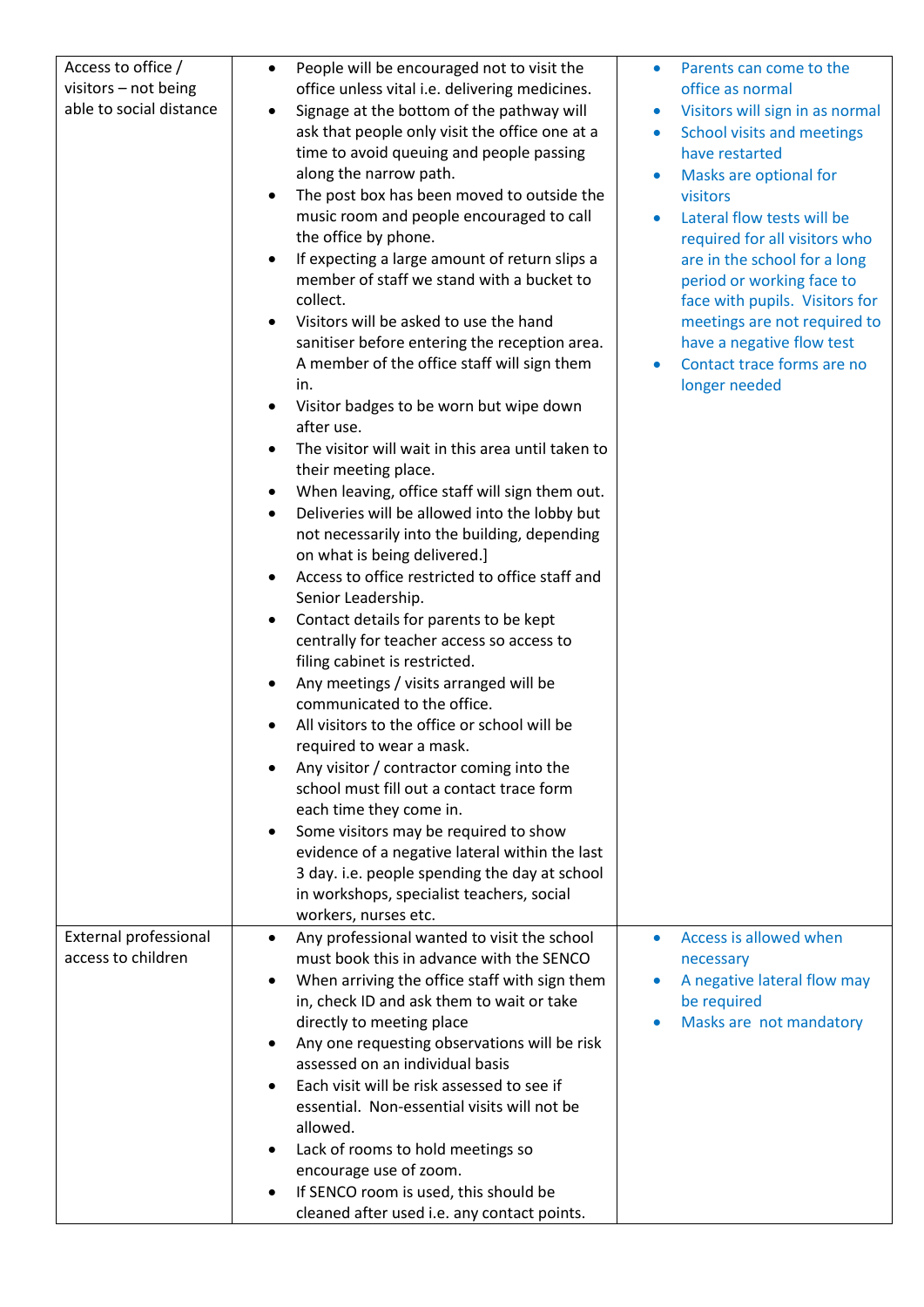|                                             | Meeting with parent - where possible ask<br>٠<br>for siblings not to attend.<br>Nurse visits to be booked via office only if a                                                                                                                                                                                                                                                                                                                                                                                                                                                        |                                                                                                                                                                                                                                                                                                                                                                    |
|---------------------------------------------|---------------------------------------------------------------------------------------------------------------------------------------------------------------------------------------------------------------------------------------------------------------------------------------------------------------------------------------------------------------------------------------------------------------------------------------------------------------------------------------------------------------------------------------------------------------------------------------|--------------------------------------------------------------------------------------------------------------------------------------------------------------------------------------------------------------------------------------------------------------------------------------------------------------------------------------------------------------------|
|                                             | room can be found. Clean afterwards.<br>Visitors will be required to wear a mask.<br>$\bullet$                                                                                                                                                                                                                                                                                                                                                                                                                                                                                        |                                                                                                                                                                                                                                                                                                                                                                    |
| <b>First Aid Ratio</b>                      | Majority of staff are first aid trained.<br>$\bullet$<br>Numbers will be above requirements.<br>Rota will ensure that a Paediatric first aider<br>$\bullet$<br>and 3 day qualified first aider are on site                                                                                                                                                                                                                                                                                                                                                                            | No changes<br>$\bullet$                                                                                                                                                                                                                                                                                                                                            |
| Medical Procedures /<br>Use of Medical Room | Pupils to only use medical room when<br>$\bullet$<br>essential.<br>Non-contact thermometers available for<br>$\bullet$<br>general use.<br>If non-contact thermometer is showing a<br>$\bullet$<br>high temperature, office staff, will use the<br>ear thermometer to confirm. This will be<br>cleaned afterwards.<br>PPE [gloves, masks and aprons] available for<br>medical room staff when 2 m distance is not<br>possible and there is a risk of coughing,<br>spitting or vomiting.<br>PPE to be stored in Medical room and other<br>$\bullet$<br>areas for easy access for staff. | See procedure on PPE use<br>Ear thermometers can be<br>used<br>PPE is available and should<br>be used<br>Access to the medical room<br>$\bullet$<br>remains limited to<br>children/staff who need it                                                                                                                                                               |
| Intimate care                               | Pupils that have had an accident, vomit or<br>$\bullet$<br>need a nappy changed will not be able to<br>keep a 2m distance. Staff are advised to use<br>PPE equipment.<br>EYFS to have a supply stored in their area<br>٠                                                                                                                                                                                                                                                                                                                                                              | See procedure on PPE use<br>No changes                                                                                                                                                                                                                                                                                                                             |
| Child unwell showing<br>Covid symptom       | Child to be taken to isolation room / outside.<br>$\bullet$<br>Staff members to wear PPE.<br>$\bullet$<br>Parents to be called to pick up the child who<br>$\bullet$<br>will isolate for 10 days unless tested<br>negative.<br>Room cleaned.                                                                                                                                                                                                                                                                                                                                          | See procedure on PPE use<br>Child will wait in medical<br>room, outside the office or<br>outside until parent collects<br>Parent will be asked to do a                                                                                                                                                                                                             |
|                                             | If needed a lateral flow test to be given to<br>the parent to test the child in order to help                                                                                                                                                                                                                                                                                                                                                                                                                                                                                         | lateral flow or PCR on the<br>child                                                                                                                                                                                                                                                                                                                                |
| Unwell children<br>attending school         | decide if the bubble needs to isolate<br>Parents/Carers will be discouraged to send<br>$\bullet$<br>any child in to school who has a<br>temperature, cough or is feeling unwell.<br>Temperature checks will be made before<br>children are allowed into the building using<br>noncontact thermometers.<br>If a child has a high temperature the child<br>$\bullet$<br>will be sent home.                                                                                                                                                                                              | Continue to ask children to<br>$\bullet$<br>stay off school if have any<br>symptoms or unwell<br>Anyone with a positive<br>$\bullet$<br>lateral flow or PCR cannot<br>attend school<br>If a close contact is positive<br>$\bullet$<br>then the child/staff member<br>can continue to come in if<br>their lateral flow is negative.<br>Testing everyday for 10 days |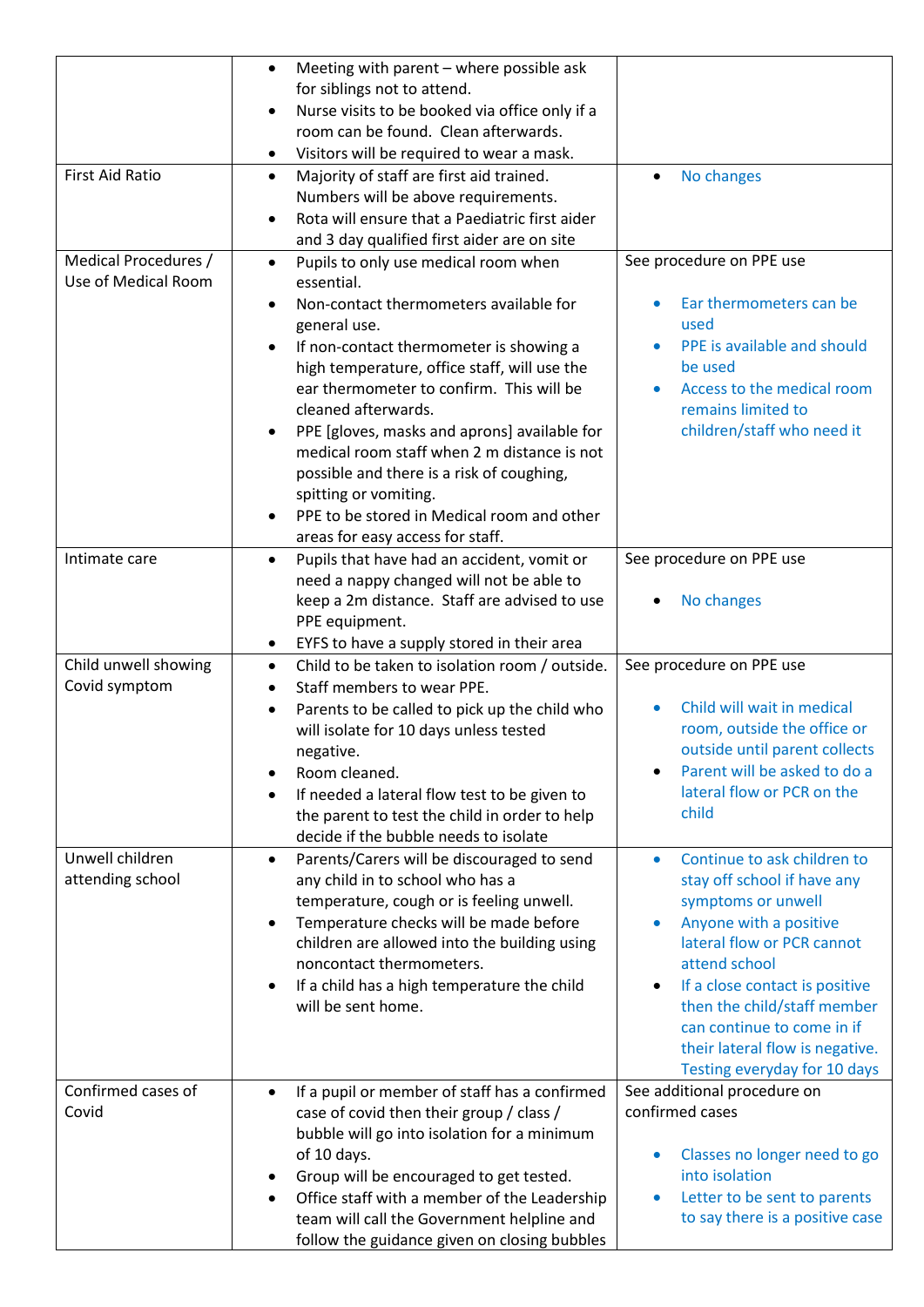|                                    | / school. This call will be on speaker phone<br>so that at least 2 people can hear the<br>decision.                                                                                                                                                                                                                                                                                                                                                                                                                                                                                                                                                                  | and advise taking a lateral<br>flow<br>Further letters sent if more<br>cases<br>If % of children in a class<br>reaches a threshold then<br>public health will advise to<br>next steps i.e. bubble the<br>class or isolate |
|------------------------------------|----------------------------------------------------------------------------------------------------------------------------------------------------------------------------------------------------------------------------------------------------------------------------------------------------------------------------------------------------------------------------------------------------------------------------------------------------------------------------------------------------------------------------------------------------------------------------------------------------------------------------------------------------------------------|---------------------------------------------------------------------------------------------------------------------------------------------------------------------------------------------------------------------------|
| Spread of virus - hands            | Handwashing will be encouraged at all<br>$\bullet$<br>times.<br>Children will be encouraged to "Catch it, Bin<br>$\bullet$<br>it, Kill it".<br>Bins are available in all classrooms.<br>٠<br>Extra handwashing signage fitted in all<br>٠<br>toilets; soap made available.<br>Sanitiser station in entrance lobby for staff<br>٠<br>and visitors entering the building<br>External handwashing sinks have been<br>$\bullet$<br>installed.<br>Children will wash their hands when they<br>$\bullet$<br>arrive and leave. Also during the day i.e.<br>after play time, lunch                                                                                           | No changes                                                                                                                                                                                                                |
| Spread of virus-<br>surfaces       | Cleaning staff to continue with intensive<br>$\bullet$<br>cleaning programme. This will now include<br>all classrooms and toilets that are used as<br>more children attend.<br>Staff to clean down tables at the end of the<br>$\bullet$<br>day or session.<br>LTS to clean down hall tables between<br>sittings.<br>Staff to wipe toys and shared equipment.<br>All classrooms to have available cloths,<br>washing up liquid.<br>Anti-bac wipes available to classrooms.<br>٠<br>Where possible doors will be left open to<br>٠<br>limit touching the handles.<br>Fogging rota. One year group and staff<br>٠<br>room per week.<br>Extra fogging as required.<br>٠ | Staff are encouraged to use antibac<br>wipes for IT equipment and use<br>washing up liquid or disinfectant<br>with blue roll for other cleaning.<br>Cleaning documents made available<br>to all staff.<br>No changes      |
| Spread of virus-<br>equipment      | Pupils will be asked to bring in their own<br>$\bullet$<br>stationery or given a pack. This pack will<br>only be used by that child. If they develop<br>the virus this pack will be thrown away.<br>Any equipment such as a computer, that a<br>$\bullet$<br>child or member of staff used will be wipes<br>with an anti-bac wipe after use.<br>Shared resource where possible, should be<br>٠<br>quarantine for 48 hours [plastics 72 hours]<br>after use. Consider having a rota system of<br>resources.                                                                                                                                                           | <b>No Changes</b>                                                                                                                                                                                                         |
| Spread of virus-<br><b>Toilets</b> | Pupil and staff will be encouraged to wash<br>$\bullet$<br>their hands after every visit to the toilet.<br>This should be with soap for 20 secs.<br>Signage in all toilets.                                                                                                                                                                                                                                                                                                                                                                                                                                                                                          | <b>No Changes</b>                                                                                                                                                                                                         |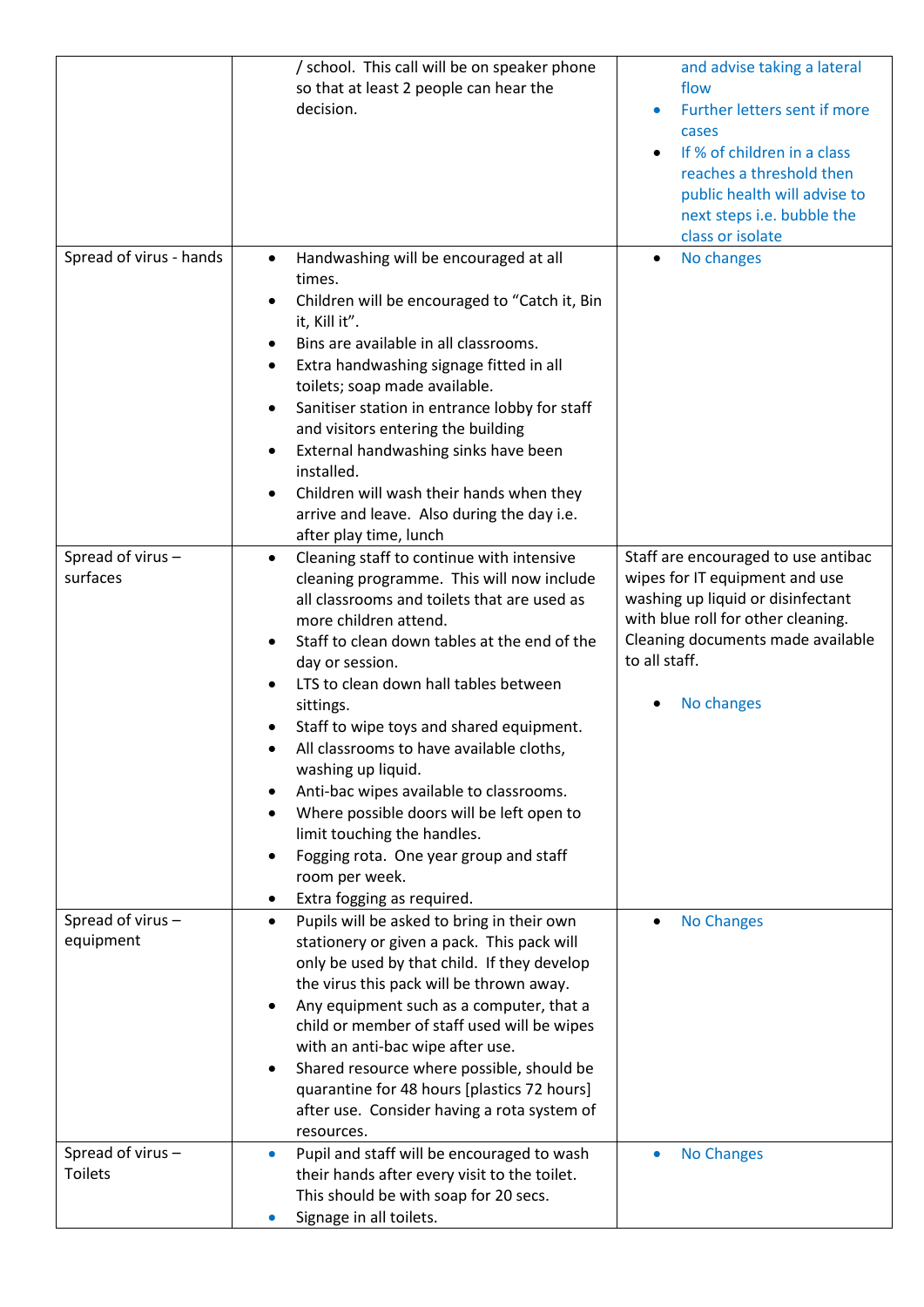| Disinfectant and blue roll in all staff toilets.<br>$\bullet$<br><b>Building Maintenance</b><br>All maintenance checks to continue as<br>Masks are not mandatory<br>$\bullet$<br>$\bullet$<br>normal<br>Maintenance staff can work within social<br>$\bullet$<br>distancing rules<br>Contractors will be allowed on site if they<br>$\bullet$<br>can work within social distancing rules and<br>safeguarding. They will work away from<br>children and asked to clean any area where<br>they have worked.<br>Wear masks when on site.<br>$\bullet$<br>Grounds contractors do not have to sign in<br>$\bullet$<br>or enter the building.<br><b>Risk Assessments</b><br>All Leechpool Primary School Risk<br>Lettings allowed back into<br>$\bullet$<br>$\bullet$<br>the school. They are<br>Assessment continue to apply throughout<br>this time.<br>responsible for their own<br><b>COVID risk assessment</b><br>Anyone assessing risk should consider Covid<br>$\bullet$<br>implications and social distancing rules and<br>Letting given a copy of the<br>how this will impact on the risk.<br>lettings risk assessment<br>which includes COVID<br>Fire Risk Assessment, Emergency plan and<br>$\bullet$<br>Lockdown remain in place and are not<br>measures<br>altered with Covid except to maintain social<br>distancing where possible and does not put<br>life a risk.<br>Lettings risk assessment in place.<br>$\bullet$<br>PE activities<br>School to follow "Physical education<br>Mixed PE/Clubs are now<br>$\bullet$<br>$\bullet$<br>teaching in schools and settings: COVID-19<br>allowed<br>Guidelines"<br>Goals to be cleaned after used as shared<br>with football clubs<br>Equipment on a rota basis / cleaned<br>Maintaining supplies<br>Maintenance Manager will monitor usage of<br><b>No Changes</b><br>$\bullet$<br>of soap etc<br>soap, etc and put in orders in time<br>As supplies are difficult to get of some items,<br>$\bullet$<br>alternative may need to be sourced<br>Music<br>Government guidance will be followed on<br><b>No Changes</b><br>$\bullet$<br>singing and use of musical instruments<br>Cleaning materials will be made available in<br>the music room<br>Sharing instruments should be avoided or<br>$\bullet$<br>cleaning in-between use<br>School recorders are not to be used. Pupils<br>$\bullet$<br>must bring their own<br>External Music teacher will follow the<br>$\bullet$<br>guidance set out by West Sussex Music.<br>They will need to have a negative lateral<br>flow test within 3 days of coming to the<br>school and follow all school procedures<br>Towels will be place on the floor underneath<br>$\bullet$<br>recorders to catch spit<br>Ethnic minority pupils<br>As Ethnic minority pupils are seen as 'higher<br><b>No Changes</b><br>$\bullet$<br>/ BAME<br>risk' these pupils health will be monitored. | Signage to ask for toilet seats to be down<br>$\bullet$ |  |
|---------------------------------------------------------------------------------------------------------------------------------------------------------------------------------------------------------------------------------------------------------------------------------------------------------------------------------------------------------------------------------------------------------------------------------------------------------------------------------------------------------------------------------------------------------------------------------------------------------------------------------------------------------------------------------------------------------------------------------------------------------------------------------------------------------------------------------------------------------------------------------------------------------------------------------------------------------------------------------------------------------------------------------------------------------------------------------------------------------------------------------------------------------------------------------------------------------------------------------------------------------------------------------------------------------------------------------------------------------------------------------------------------------------------------------------------------------------------------------------------------------------------------------------------------------------------------------------------------------------------------------------------------------------------------------------------------------------------------------------------------------------------------------------------------------------------------------------------------------------------------------------------------------------------------------------------------------------------------------------------------------------------------------------------------------------------------------------------------------------------------------------------------------------------------------------------------------------------------------------------------------------------------------------------------------------------------------------------------------------------------------------------------------------------------------------------------------------------------------------------------------------------------------------------------------------------------------------------------------------------------------------------------------------------------------------------------------------------------------------------------------------------------------------------------------------------------------------------------------------------------------|---------------------------------------------------------|--|
|                                                                                                                                                                                                                                                                                                                                                                                                                                                                                                                                                                                                                                                                                                                                                                                                                                                                                                                                                                                                                                                                                                                                                                                                                                                                                                                                                                                                                                                                                                                                                                                                                                                                                                                                                                                                                                                                                                                                                                                                                                                                                                                                                                                                                                                                                                                                                                                                                                                                                                                                                                                                                                                                                                                                                                                                                                                                                 | before flushing.                                        |  |
|                                                                                                                                                                                                                                                                                                                                                                                                                                                                                                                                                                                                                                                                                                                                                                                                                                                                                                                                                                                                                                                                                                                                                                                                                                                                                                                                                                                                                                                                                                                                                                                                                                                                                                                                                                                                                                                                                                                                                                                                                                                                                                                                                                                                                                                                                                                                                                                                                                                                                                                                                                                                                                                                                                                                                                                                                                                                                 |                                                         |  |
|                                                                                                                                                                                                                                                                                                                                                                                                                                                                                                                                                                                                                                                                                                                                                                                                                                                                                                                                                                                                                                                                                                                                                                                                                                                                                                                                                                                                                                                                                                                                                                                                                                                                                                                                                                                                                                                                                                                                                                                                                                                                                                                                                                                                                                                                                                                                                                                                                                                                                                                                                                                                                                                                                                                                                                                                                                                                                 |                                                         |  |
|                                                                                                                                                                                                                                                                                                                                                                                                                                                                                                                                                                                                                                                                                                                                                                                                                                                                                                                                                                                                                                                                                                                                                                                                                                                                                                                                                                                                                                                                                                                                                                                                                                                                                                                                                                                                                                                                                                                                                                                                                                                                                                                                                                                                                                                                                                                                                                                                                                                                                                                                                                                                                                                                                                                                                                                                                                                                                 |                                                         |  |
|                                                                                                                                                                                                                                                                                                                                                                                                                                                                                                                                                                                                                                                                                                                                                                                                                                                                                                                                                                                                                                                                                                                                                                                                                                                                                                                                                                                                                                                                                                                                                                                                                                                                                                                                                                                                                                                                                                                                                                                                                                                                                                                                                                                                                                                                                                                                                                                                                                                                                                                                                                                                                                                                                                                                                                                                                                                                                 |                                                         |  |
|                                                                                                                                                                                                                                                                                                                                                                                                                                                                                                                                                                                                                                                                                                                                                                                                                                                                                                                                                                                                                                                                                                                                                                                                                                                                                                                                                                                                                                                                                                                                                                                                                                                                                                                                                                                                                                                                                                                                                                                                                                                                                                                                                                                                                                                                                                                                                                                                                                                                                                                                                                                                                                                                                                                                                                                                                                                                                 |                                                         |  |
|                                                                                                                                                                                                                                                                                                                                                                                                                                                                                                                                                                                                                                                                                                                                                                                                                                                                                                                                                                                                                                                                                                                                                                                                                                                                                                                                                                                                                                                                                                                                                                                                                                                                                                                                                                                                                                                                                                                                                                                                                                                                                                                                                                                                                                                                                                                                                                                                                                                                                                                                                                                                                                                                                                                                                                                                                                                                                 |                                                         |  |
|                                                                                                                                                                                                                                                                                                                                                                                                                                                                                                                                                                                                                                                                                                                                                                                                                                                                                                                                                                                                                                                                                                                                                                                                                                                                                                                                                                                                                                                                                                                                                                                                                                                                                                                                                                                                                                                                                                                                                                                                                                                                                                                                                                                                                                                                                                                                                                                                                                                                                                                                                                                                                                                                                                                                                                                                                                                                                 |                                                         |  |
|                                                                                                                                                                                                                                                                                                                                                                                                                                                                                                                                                                                                                                                                                                                                                                                                                                                                                                                                                                                                                                                                                                                                                                                                                                                                                                                                                                                                                                                                                                                                                                                                                                                                                                                                                                                                                                                                                                                                                                                                                                                                                                                                                                                                                                                                                                                                                                                                                                                                                                                                                                                                                                                                                                                                                                                                                                                                                 |                                                         |  |
|                                                                                                                                                                                                                                                                                                                                                                                                                                                                                                                                                                                                                                                                                                                                                                                                                                                                                                                                                                                                                                                                                                                                                                                                                                                                                                                                                                                                                                                                                                                                                                                                                                                                                                                                                                                                                                                                                                                                                                                                                                                                                                                                                                                                                                                                                                                                                                                                                                                                                                                                                                                                                                                                                                                                                                                                                                                                                 |                                                         |  |
|                                                                                                                                                                                                                                                                                                                                                                                                                                                                                                                                                                                                                                                                                                                                                                                                                                                                                                                                                                                                                                                                                                                                                                                                                                                                                                                                                                                                                                                                                                                                                                                                                                                                                                                                                                                                                                                                                                                                                                                                                                                                                                                                                                                                                                                                                                                                                                                                                                                                                                                                                                                                                                                                                                                                                                                                                                                                                 |                                                         |  |
|                                                                                                                                                                                                                                                                                                                                                                                                                                                                                                                                                                                                                                                                                                                                                                                                                                                                                                                                                                                                                                                                                                                                                                                                                                                                                                                                                                                                                                                                                                                                                                                                                                                                                                                                                                                                                                                                                                                                                                                                                                                                                                                                                                                                                                                                                                                                                                                                                                                                                                                                                                                                                                                                                                                                                                                                                                                                                 |                                                         |  |
|                                                                                                                                                                                                                                                                                                                                                                                                                                                                                                                                                                                                                                                                                                                                                                                                                                                                                                                                                                                                                                                                                                                                                                                                                                                                                                                                                                                                                                                                                                                                                                                                                                                                                                                                                                                                                                                                                                                                                                                                                                                                                                                                                                                                                                                                                                                                                                                                                                                                                                                                                                                                                                                                                                                                                                                                                                                                                 |                                                         |  |
|                                                                                                                                                                                                                                                                                                                                                                                                                                                                                                                                                                                                                                                                                                                                                                                                                                                                                                                                                                                                                                                                                                                                                                                                                                                                                                                                                                                                                                                                                                                                                                                                                                                                                                                                                                                                                                                                                                                                                                                                                                                                                                                                                                                                                                                                                                                                                                                                                                                                                                                                                                                                                                                                                                                                                                                                                                                                                 |                                                         |  |
|                                                                                                                                                                                                                                                                                                                                                                                                                                                                                                                                                                                                                                                                                                                                                                                                                                                                                                                                                                                                                                                                                                                                                                                                                                                                                                                                                                                                                                                                                                                                                                                                                                                                                                                                                                                                                                                                                                                                                                                                                                                                                                                                                                                                                                                                                                                                                                                                                                                                                                                                                                                                                                                                                                                                                                                                                                                                                 |                                                         |  |
|                                                                                                                                                                                                                                                                                                                                                                                                                                                                                                                                                                                                                                                                                                                                                                                                                                                                                                                                                                                                                                                                                                                                                                                                                                                                                                                                                                                                                                                                                                                                                                                                                                                                                                                                                                                                                                                                                                                                                                                                                                                                                                                                                                                                                                                                                                                                                                                                                                                                                                                                                                                                                                                                                                                                                                                                                                                                                 |                                                         |  |
|                                                                                                                                                                                                                                                                                                                                                                                                                                                                                                                                                                                                                                                                                                                                                                                                                                                                                                                                                                                                                                                                                                                                                                                                                                                                                                                                                                                                                                                                                                                                                                                                                                                                                                                                                                                                                                                                                                                                                                                                                                                                                                                                                                                                                                                                                                                                                                                                                                                                                                                                                                                                                                                                                                                                                                                                                                                                                 |                                                         |  |
|                                                                                                                                                                                                                                                                                                                                                                                                                                                                                                                                                                                                                                                                                                                                                                                                                                                                                                                                                                                                                                                                                                                                                                                                                                                                                                                                                                                                                                                                                                                                                                                                                                                                                                                                                                                                                                                                                                                                                                                                                                                                                                                                                                                                                                                                                                                                                                                                                                                                                                                                                                                                                                                                                                                                                                                                                                                                                 |                                                         |  |
|                                                                                                                                                                                                                                                                                                                                                                                                                                                                                                                                                                                                                                                                                                                                                                                                                                                                                                                                                                                                                                                                                                                                                                                                                                                                                                                                                                                                                                                                                                                                                                                                                                                                                                                                                                                                                                                                                                                                                                                                                                                                                                                                                                                                                                                                                                                                                                                                                                                                                                                                                                                                                                                                                                                                                                                                                                                                                 |                                                         |  |
|                                                                                                                                                                                                                                                                                                                                                                                                                                                                                                                                                                                                                                                                                                                                                                                                                                                                                                                                                                                                                                                                                                                                                                                                                                                                                                                                                                                                                                                                                                                                                                                                                                                                                                                                                                                                                                                                                                                                                                                                                                                                                                                                                                                                                                                                                                                                                                                                                                                                                                                                                                                                                                                                                                                                                                                                                                                                                 |                                                         |  |
|                                                                                                                                                                                                                                                                                                                                                                                                                                                                                                                                                                                                                                                                                                                                                                                                                                                                                                                                                                                                                                                                                                                                                                                                                                                                                                                                                                                                                                                                                                                                                                                                                                                                                                                                                                                                                                                                                                                                                                                                                                                                                                                                                                                                                                                                                                                                                                                                                                                                                                                                                                                                                                                                                                                                                                                                                                                                                 |                                                         |  |
|                                                                                                                                                                                                                                                                                                                                                                                                                                                                                                                                                                                                                                                                                                                                                                                                                                                                                                                                                                                                                                                                                                                                                                                                                                                                                                                                                                                                                                                                                                                                                                                                                                                                                                                                                                                                                                                                                                                                                                                                                                                                                                                                                                                                                                                                                                                                                                                                                                                                                                                                                                                                                                                                                                                                                                                                                                                                                 |                                                         |  |
|                                                                                                                                                                                                                                                                                                                                                                                                                                                                                                                                                                                                                                                                                                                                                                                                                                                                                                                                                                                                                                                                                                                                                                                                                                                                                                                                                                                                                                                                                                                                                                                                                                                                                                                                                                                                                                                                                                                                                                                                                                                                                                                                                                                                                                                                                                                                                                                                                                                                                                                                                                                                                                                                                                                                                                                                                                                                                 |                                                         |  |
|                                                                                                                                                                                                                                                                                                                                                                                                                                                                                                                                                                                                                                                                                                                                                                                                                                                                                                                                                                                                                                                                                                                                                                                                                                                                                                                                                                                                                                                                                                                                                                                                                                                                                                                                                                                                                                                                                                                                                                                                                                                                                                                                                                                                                                                                                                                                                                                                                                                                                                                                                                                                                                                                                                                                                                                                                                                                                 |                                                         |  |
|                                                                                                                                                                                                                                                                                                                                                                                                                                                                                                                                                                                                                                                                                                                                                                                                                                                                                                                                                                                                                                                                                                                                                                                                                                                                                                                                                                                                                                                                                                                                                                                                                                                                                                                                                                                                                                                                                                                                                                                                                                                                                                                                                                                                                                                                                                                                                                                                                                                                                                                                                                                                                                                                                                                                                                                                                                                                                 |                                                         |  |
|                                                                                                                                                                                                                                                                                                                                                                                                                                                                                                                                                                                                                                                                                                                                                                                                                                                                                                                                                                                                                                                                                                                                                                                                                                                                                                                                                                                                                                                                                                                                                                                                                                                                                                                                                                                                                                                                                                                                                                                                                                                                                                                                                                                                                                                                                                                                                                                                                                                                                                                                                                                                                                                                                                                                                                                                                                                                                 |                                                         |  |
|                                                                                                                                                                                                                                                                                                                                                                                                                                                                                                                                                                                                                                                                                                                                                                                                                                                                                                                                                                                                                                                                                                                                                                                                                                                                                                                                                                                                                                                                                                                                                                                                                                                                                                                                                                                                                                                                                                                                                                                                                                                                                                                                                                                                                                                                                                                                                                                                                                                                                                                                                                                                                                                                                                                                                                                                                                                                                 |                                                         |  |
|                                                                                                                                                                                                                                                                                                                                                                                                                                                                                                                                                                                                                                                                                                                                                                                                                                                                                                                                                                                                                                                                                                                                                                                                                                                                                                                                                                                                                                                                                                                                                                                                                                                                                                                                                                                                                                                                                                                                                                                                                                                                                                                                                                                                                                                                                                                                                                                                                                                                                                                                                                                                                                                                                                                                                                                                                                                                                 |                                                         |  |
|                                                                                                                                                                                                                                                                                                                                                                                                                                                                                                                                                                                                                                                                                                                                                                                                                                                                                                                                                                                                                                                                                                                                                                                                                                                                                                                                                                                                                                                                                                                                                                                                                                                                                                                                                                                                                                                                                                                                                                                                                                                                                                                                                                                                                                                                                                                                                                                                                                                                                                                                                                                                                                                                                                                                                                                                                                                                                 |                                                         |  |
|                                                                                                                                                                                                                                                                                                                                                                                                                                                                                                                                                                                                                                                                                                                                                                                                                                                                                                                                                                                                                                                                                                                                                                                                                                                                                                                                                                                                                                                                                                                                                                                                                                                                                                                                                                                                                                                                                                                                                                                                                                                                                                                                                                                                                                                                                                                                                                                                                                                                                                                                                                                                                                                                                                                                                                                                                                                                                 |                                                         |  |
|                                                                                                                                                                                                                                                                                                                                                                                                                                                                                                                                                                                                                                                                                                                                                                                                                                                                                                                                                                                                                                                                                                                                                                                                                                                                                                                                                                                                                                                                                                                                                                                                                                                                                                                                                                                                                                                                                                                                                                                                                                                                                                                                                                                                                                                                                                                                                                                                                                                                                                                                                                                                                                                                                                                                                                                                                                                                                 |                                                         |  |
|                                                                                                                                                                                                                                                                                                                                                                                                                                                                                                                                                                                                                                                                                                                                                                                                                                                                                                                                                                                                                                                                                                                                                                                                                                                                                                                                                                                                                                                                                                                                                                                                                                                                                                                                                                                                                                                                                                                                                                                                                                                                                                                                                                                                                                                                                                                                                                                                                                                                                                                                                                                                                                                                                                                                                                                                                                                                                 |                                                         |  |
|                                                                                                                                                                                                                                                                                                                                                                                                                                                                                                                                                                                                                                                                                                                                                                                                                                                                                                                                                                                                                                                                                                                                                                                                                                                                                                                                                                                                                                                                                                                                                                                                                                                                                                                                                                                                                                                                                                                                                                                                                                                                                                                                                                                                                                                                                                                                                                                                                                                                                                                                                                                                                                                                                                                                                                                                                                                                                 |                                                         |  |
|                                                                                                                                                                                                                                                                                                                                                                                                                                                                                                                                                                                                                                                                                                                                                                                                                                                                                                                                                                                                                                                                                                                                                                                                                                                                                                                                                                                                                                                                                                                                                                                                                                                                                                                                                                                                                                                                                                                                                                                                                                                                                                                                                                                                                                                                                                                                                                                                                                                                                                                                                                                                                                                                                                                                                                                                                                                                                 |                                                         |  |
|                                                                                                                                                                                                                                                                                                                                                                                                                                                                                                                                                                                                                                                                                                                                                                                                                                                                                                                                                                                                                                                                                                                                                                                                                                                                                                                                                                                                                                                                                                                                                                                                                                                                                                                                                                                                                                                                                                                                                                                                                                                                                                                                                                                                                                                                                                                                                                                                                                                                                                                                                                                                                                                                                                                                                                                                                                                                                 |                                                         |  |
|                                                                                                                                                                                                                                                                                                                                                                                                                                                                                                                                                                                                                                                                                                                                                                                                                                                                                                                                                                                                                                                                                                                                                                                                                                                                                                                                                                                                                                                                                                                                                                                                                                                                                                                                                                                                                                                                                                                                                                                                                                                                                                                                                                                                                                                                                                                                                                                                                                                                                                                                                                                                                                                                                                                                                                                                                                                                                 |                                                         |  |
|                                                                                                                                                                                                                                                                                                                                                                                                                                                                                                                                                                                                                                                                                                                                                                                                                                                                                                                                                                                                                                                                                                                                                                                                                                                                                                                                                                                                                                                                                                                                                                                                                                                                                                                                                                                                                                                                                                                                                                                                                                                                                                                                                                                                                                                                                                                                                                                                                                                                                                                                                                                                                                                                                                                                                                                                                                                                                 |                                                         |  |
|                                                                                                                                                                                                                                                                                                                                                                                                                                                                                                                                                                                                                                                                                                                                                                                                                                                                                                                                                                                                                                                                                                                                                                                                                                                                                                                                                                                                                                                                                                                                                                                                                                                                                                                                                                                                                                                                                                                                                                                                                                                                                                                                                                                                                                                                                                                                                                                                                                                                                                                                                                                                                                                                                                                                                                                                                                                                                 |                                                         |  |
|                                                                                                                                                                                                                                                                                                                                                                                                                                                                                                                                                                                                                                                                                                                                                                                                                                                                                                                                                                                                                                                                                                                                                                                                                                                                                                                                                                                                                                                                                                                                                                                                                                                                                                                                                                                                                                                                                                                                                                                                                                                                                                                                                                                                                                                                                                                                                                                                                                                                                                                                                                                                                                                                                                                                                                                                                                                                                 |                                                         |  |
|                                                                                                                                                                                                                                                                                                                                                                                                                                                                                                                                                                                                                                                                                                                                                                                                                                                                                                                                                                                                                                                                                                                                                                                                                                                                                                                                                                                                                                                                                                                                                                                                                                                                                                                                                                                                                                                                                                                                                                                                                                                                                                                                                                                                                                                                                                                                                                                                                                                                                                                                                                                                                                                                                                                                                                                                                                                                                 |                                                         |  |
|                                                                                                                                                                                                                                                                                                                                                                                                                                                                                                                                                                                                                                                                                                                                                                                                                                                                                                                                                                                                                                                                                                                                                                                                                                                                                                                                                                                                                                                                                                                                                                                                                                                                                                                                                                                                                                                                                                                                                                                                                                                                                                                                                                                                                                                                                                                                                                                                                                                                                                                                                                                                                                                                                                                                                                                                                                                                                 |                                                         |  |
|                                                                                                                                                                                                                                                                                                                                                                                                                                                                                                                                                                                                                                                                                                                                                                                                                                                                                                                                                                                                                                                                                                                                                                                                                                                                                                                                                                                                                                                                                                                                                                                                                                                                                                                                                                                                                                                                                                                                                                                                                                                                                                                                                                                                                                                                                                                                                                                                                                                                                                                                                                                                                                                                                                                                                                                                                                                                                 |                                                         |  |
|                                                                                                                                                                                                                                                                                                                                                                                                                                                                                                                                                                                                                                                                                                                                                                                                                                                                                                                                                                                                                                                                                                                                                                                                                                                                                                                                                                                                                                                                                                                                                                                                                                                                                                                                                                                                                                                                                                                                                                                                                                                                                                                                                                                                                                                                                                                                                                                                                                                                                                                                                                                                                                                                                                                                                                                                                                                                                 |                                                         |  |
|                                                                                                                                                                                                                                                                                                                                                                                                                                                                                                                                                                                                                                                                                                                                                                                                                                                                                                                                                                                                                                                                                                                                                                                                                                                                                                                                                                                                                                                                                                                                                                                                                                                                                                                                                                                                                                                                                                                                                                                                                                                                                                                                                                                                                                                                                                                                                                                                                                                                                                                                                                                                                                                                                                                                                                                                                                                                                 |                                                         |  |
|                                                                                                                                                                                                                                                                                                                                                                                                                                                                                                                                                                                                                                                                                                                                                                                                                                                                                                                                                                                                                                                                                                                                                                                                                                                                                                                                                                                                                                                                                                                                                                                                                                                                                                                                                                                                                                                                                                                                                                                                                                                                                                                                                                                                                                                                                                                                                                                                                                                                                                                                                                                                                                                                                                                                                                                                                                                                                 |                                                         |  |
|                                                                                                                                                                                                                                                                                                                                                                                                                                                                                                                                                                                                                                                                                                                                                                                                                                                                                                                                                                                                                                                                                                                                                                                                                                                                                                                                                                                                                                                                                                                                                                                                                                                                                                                                                                                                                                                                                                                                                                                                                                                                                                                                                                                                                                                                                                                                                                                                                                                                                                                                                                                                                                                                                                                                                                                                                                                                                 |                                                         |  |
|                                                                                                                                                                                                                                                                                                                                                                                                                                                                                                                                                                                                                                                                                                                                                                                                                                                                                                                                                                                                                                                                                                                                                                                                                                                                                                                                                                                                                                                                                                                                                                                                                                                                                                                                                                                                                                                                                                                                                                                                                                                                                                                                                                                                                                                                                                                                                                                                                                                                                                                                                                                                                                                                                                                                                                                                                                                                                 |                                                         |  |
|                                                                                                                                                                                                                                                                                                                                                                                                                                                                                                                                                                                                                                                                                                                                                                                                                                                                                                                                                                                                                                                                                                                                                                                                                                                                                                                                                                                                                                                                                                                                                                                                                                                                                                                                                                                                                                                                                                                                                                                                                                                                                                                                                                                                                                                                                                                                                                                                                                                                                                                                                                                                                                                                                                                                                                                                                                                                                 |                                                         |  |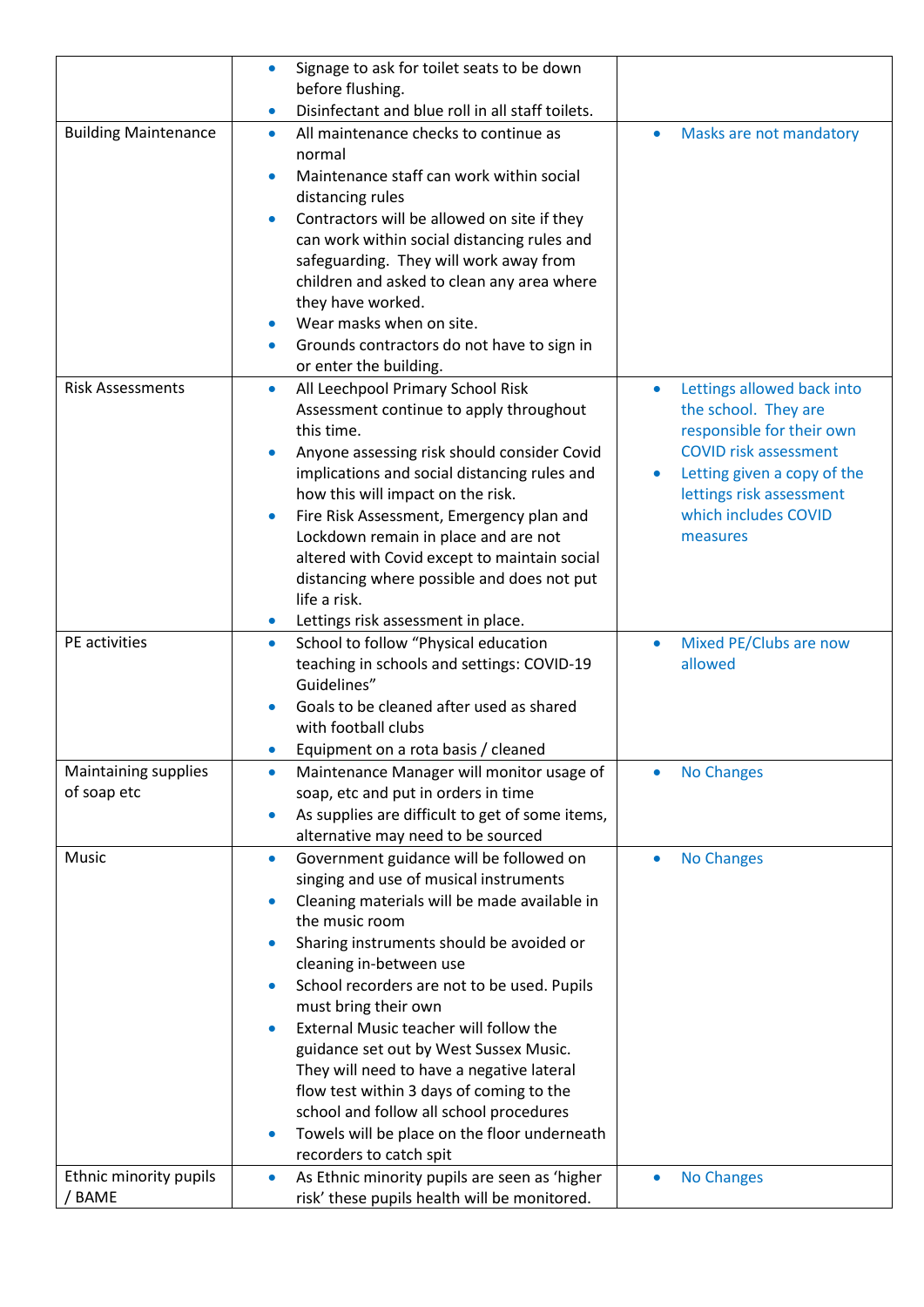|                          | Staff will make sure they are not put at an<br>$\bullet$                               |                                                            |
|--------------------------|----------------------------------------------------------------------------------------|------------------------------------------------------------|
|                          | unnecessary risk                                                                       |                                                            |
|                          | Additional social distancing measure can be<br>$\bullet$                               |                                                            |
|                          | put into place if required                                                             |                                                            |
| Shielding pupils         | Pupils coming back to school from shielding<br>$\bullet$                               | Pupil are no longer shielding<br>۰                         |
|                          | will be monitored                                                                      | Any parent who does not                                    |
|                          | If parents raise concerns then extra measure<br>$\bullet$                              | wish children to participate                               |
|                          | can be put in place                                                                    | in assembly can request this                               |
|                          | Pupil should be identified to their teacher so<br>$\bullet$                            |                                                            |
|                          | that they are away of the additional risk                                              |                                                            |
| Pupils in shielding      | Pupils coming back to school from shielding<br>$\bullet$                               | Shielding is no longer<br>$\bullet$                        |
| households               | households will be monitored                                                           | required                                                   |
|                          | If parents raise concerns then extra measure<br>$\bullet$                              | Pupil will be allowed to<br>isolate if household isolating |
|                          | can be put in place<br>Pupil should be identified to their teacher so<br>$\bullet$     | for medical reasons i.e.                                   |
|                          | that they are away of the additional risk                                              | instructed by hospital for an                              |
|                          |                                                                                        | operation                                                  |
| Shielding staff          | All staff have a risk assessment<br>$\bullet$                                          | Shielding is no longer<br>$\bullet$                        |
|                          | Any staff with concerns has a face to face                                             | required                                                   |
|                          | meeting with the Head and SBM                                                          | Staff can request a meeting                                |
|                          | Any member of staff can request a meeting<br>$\bullet$                                 | to highlight any concerned.                                |
|                          | to discuss concerns and risk                                                           | $XX$ – continue with measures<br>$\bullet$                 |
|                          | Staff who have been shielding will have<br>$\bullet$                                   | XX - back to normal working                                |
|                          | extra measure put in to reduce their risk                                              | hours                                                      |
|                          | XX - no first aid, older pupils only,<br>$\bullet$                                     |                                                            |
|                          | XX - change of hours to avoid coming into<br>$\bullet$                                 |                                                            |
|                          | contact with too many people                                                           |                                                            |
|                          |                                                                                        |                                                            |
| Use of hall by various   | Hall to be cleaned i.e. contact points and<br>$\bullet$                                | Wash after breakfast club, lunch                           |
| groups                   | floors washed after each event.                                                        | service, lettings                                          |
|                          | If any group uses hall between cleans then<br>$\bullet$                                |                                                            |
|                          | any contact points should be washing if                                                | <b>No Changes</b>                                          |
|                          | required.                                                                              |                                                            |
|                          | Cleaners to clean hall after letting except                                            |                                                            |
|                          | Taekwondo. The hirers will be responsible                                              |                                                            |
|                          | for cleaning                                                                           |                                                            |
|                          | Staff entering the hall to be kept to a<br>$\bullet$                                   |                                                            |
|                          | minimum                                                                                |                                                            |
| Letting - assess risk    | See separate lettings risk assessment<br>$\bullet$                                     | This remains in place<br>۰                                 |
| Masks                    | Masks must be worn by visitors to the<br>$\bullet$                                     | Masks are not mandatory<br>$\bullet$                       |
|                          | school.                                                                                | but can be worn                                            |
|                          | Staff and pupils are allowed to wear a mask<br>$\bullet$                               | When cases are high, staff<br>۰                            |
|                          | if they wish                                                                           | stationed during drop off                                  |
|                          | Masks must be worn at drop off and pick up<br>$\bullet$                                | and pick up to wear                                        |
|                          | if staff member is outside or leaving the site.                                        | masks/shields                                              |
| <b>New Parent visits</b> | New Parent visits will continue but in a<br>$\bullet$                                  | Visits have restarted.<br>$\bullet$                        |
|                          | reduced format.<br>$\bullet$                                                           | Visitors will be asked to wear                             |
|                          | Visits will be booked via the office in family                                         | a mask if cases are high                                   |
|                          | bubbles only.<br>$\bullet$                                                             |                                                            |
|                          | The visit will be shorter than usual showing<br>only important areas of school such as |                                                            |
|                          | foundation area.                                                                       |                                                            |
|                          | Any discussions that the parents with to<br>$\bullet$                                  |                                                            |
|                          | have with the Headteacher will be held                                                 |                                                            |